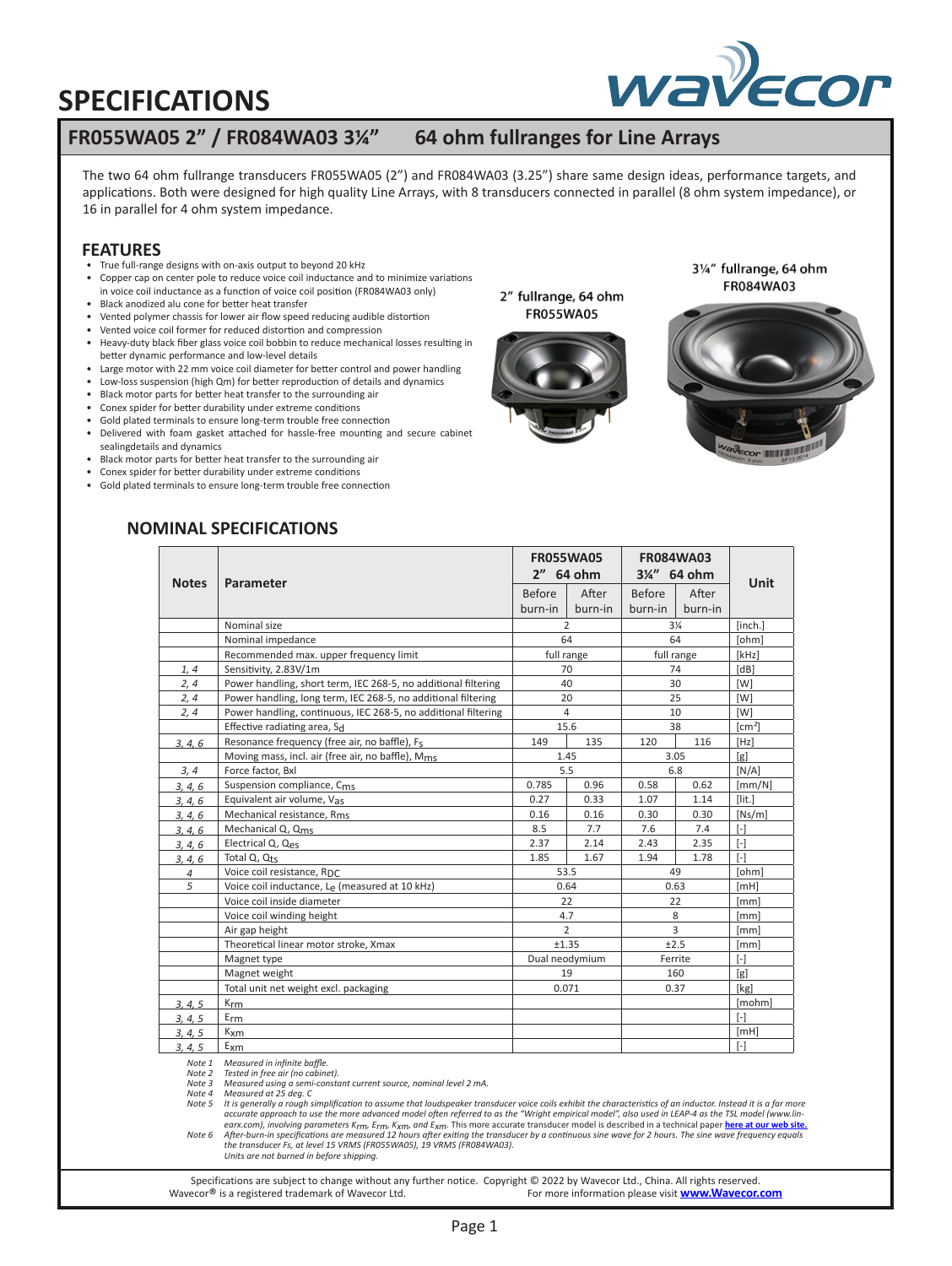

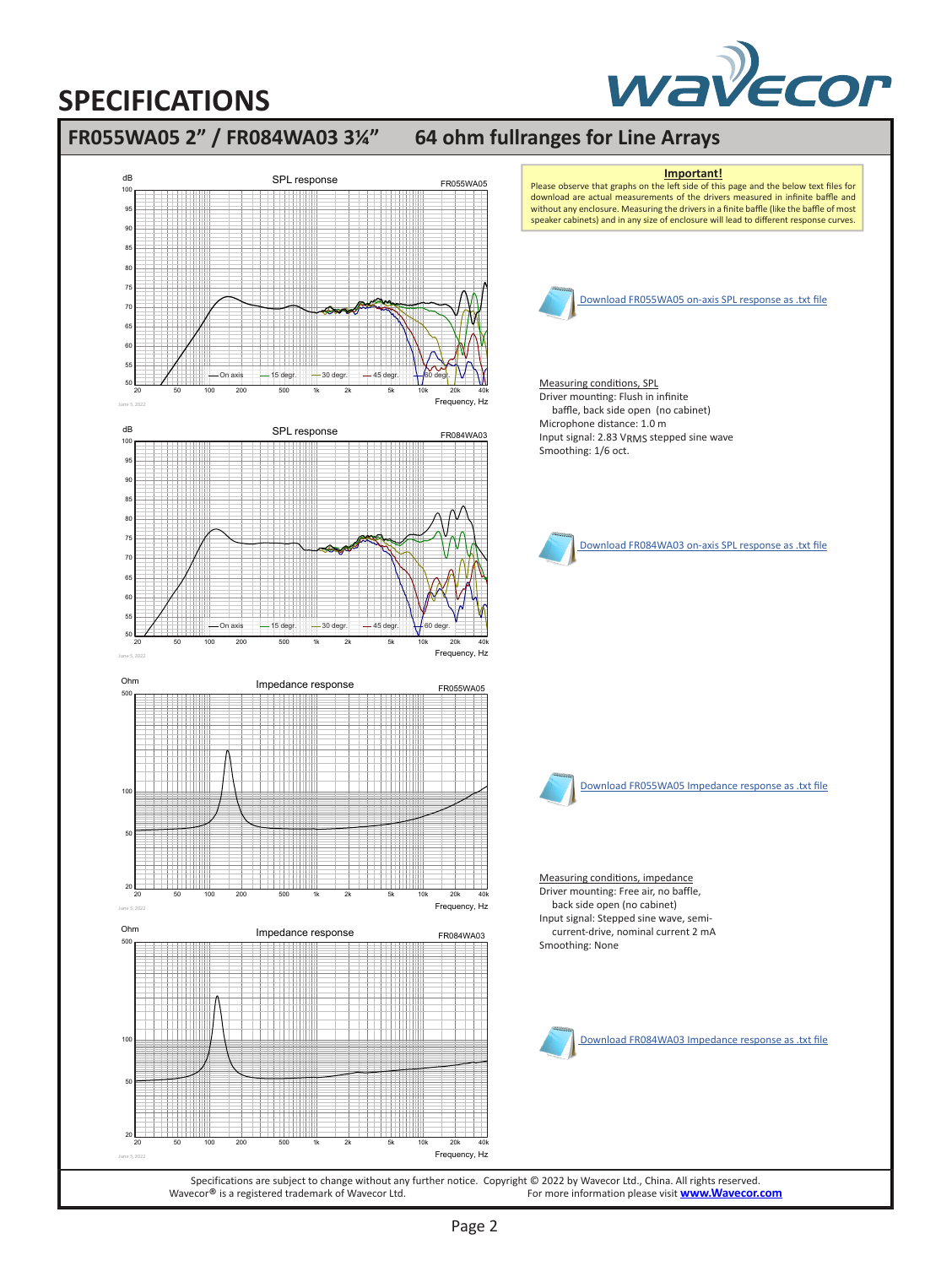

**FR055WA05 2" / FR084WA03 3¼" 64 ohm fullranges for Line Arrays**

### **HARMONIC DISTORTION**



Measuring conditions, Harmonic Distortion Driver mounting: In sealed, heavily stuffed enclosure, internal volume 0.5 lit. (FR055WA05) / 1.0 lit. (FR084WA03). Microphone distance: 0.5 m Input signal: Stepped sine wave, 5.1 VRMS (FR055WA05) / 8.0 VRMS (FR084WA03 Smoothing: 1/6 oct.

Specifications are subject to change without any further notice. Copyright © 2022 by Wavecor Ltd., China. All rights reserved.<br>For more information please visit **www.Wavecor.**<br>For more information please visit **www.Wavecor** For more information please visit **www.Wavecor.com**